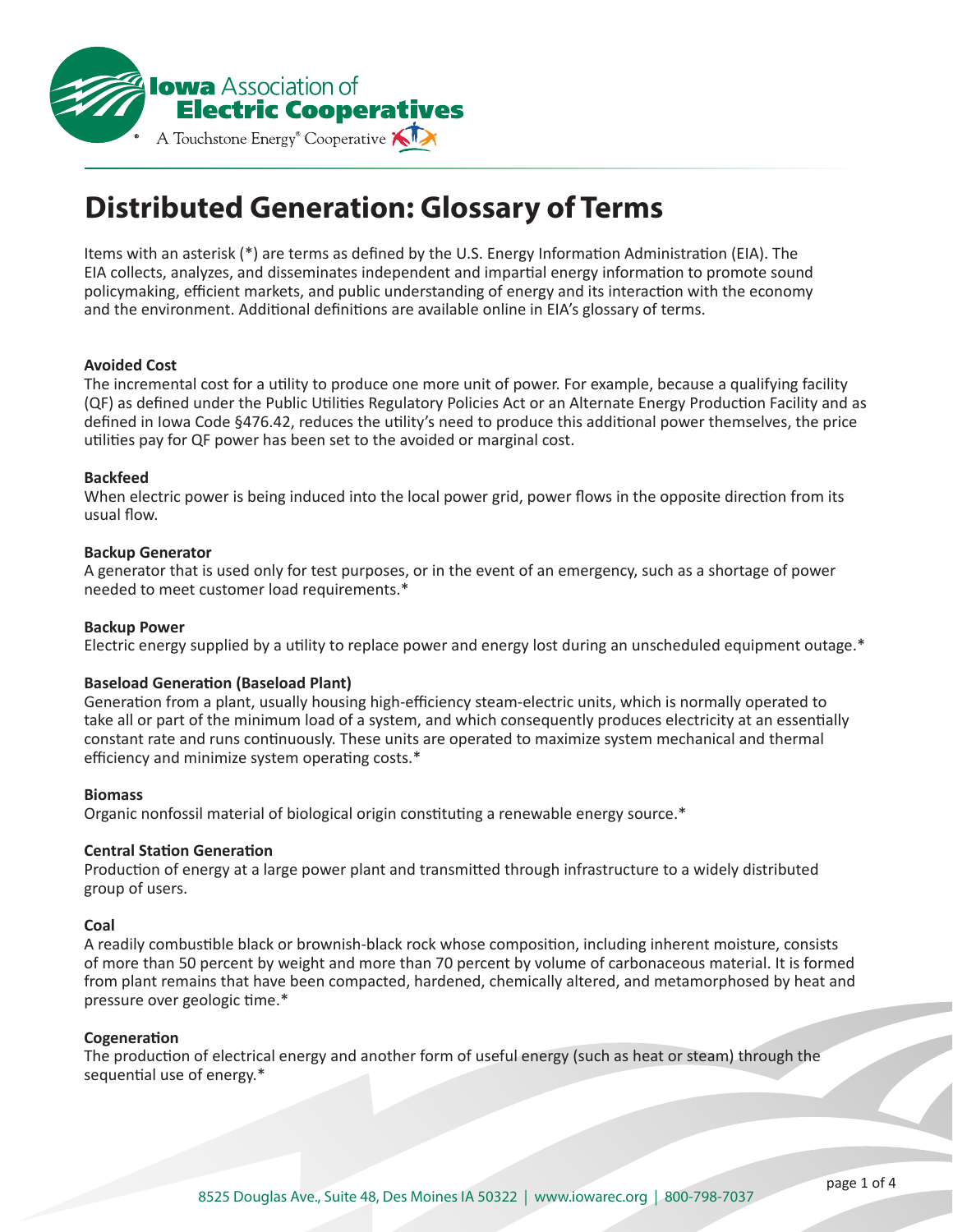# **Commissioning Test**

A highly specialized activity where a power installation is tested to ensure it meets exacting standards through. the integrated application of a set of engineering techniques and procedures to check, inspect and test every operational component of the project, from individual functions, such as instruments and equipment, up to complex amalgamations such as modules, subsystems and systems.

# **Consumption (also Energy Consumption)**

The use of energy as a source of heat or power or as a raw material input to a manufacturing process.\*

# **Cost of Service**

A ratemaking concept used for the design and development of rate schedules to ensure that the filed rate schedules recover only the cost of providing the electric service at issue. This concept attempts to correlate the utility's costs and revenue with the service provided to each of the various customer classes.\*

# **Distributed Generator**

A generator that is located close to the particular load that it is intended to serve. General, but non-exclusive, characteristics of these generators include: an operating strategy that supports the served load; and interconnection to a distribution or sub-transmission system (138 kV or less).\*

# **Distribution**

The delivery of energy to retail customers.\*

# **Electricity Generation**

The process of producing electric energy or the amount of electric energy produced by transforming other forms of energy, commonly expressed in kilowatt hours (kWh) or megawatt hours (MWh).\*

# **Electric Power Grid**

A system of synchronized power providers and consumers connected by transmission and distribution lines and operated by one or more control centers. In the continental U.S, the electric power grid consists of three systems the Eastern Interconnect, the Western Interconnect, and the Texas Interconnect. In Alaska and Hawaii, several systems encompass areas smaller than the State (e.g., the interconnect serving Anchorage, Fairbanks, and the Kenai Peninsula; individual islands).\*

# **Energy**

The capacity for doing work as measured by the capability of doing work (potential energy) or the conversion of this capability to motion (kinetic energy). Energy has several forms, some of which are easily convertible and can be changed to another form useful for work. Most of the world's convertible energy comes from fossil fuels that are burned to produce heat that is then used as a transfer medium to mechanical or other means in order to accomplish tasks. Electrical energy is usually measured in kilowatt hours, while heat energy is usually measured in British thermal units (Btu).\*

# **Energy Demand**

The requirement for energy as an input to provide products and/or services.\*

# **Energy Efficiency**

A ratio of service provided to energy input (e.g., lumens to watts in the case of light bulbs). Services provided can include buildings-sector end uses such as lighting, refrigeration, and heating: industrial processes; or vehicle transportation. Unlike conservation, which involves some reduction of service, energy efficiency provides energy reductions without sacrifice of service. May also refer to the use of technology to reduce the energy needed for a given purpose or service.\*

# **Energy Efficiency, Electricity**

Refers to programs that are aimed at reducing the energy used by specific end-use devices and systems, typically without affecting the services provided. These programs reduce overall electricity consumption (reported in megawatt hours), often without explicit consideration for the timing of program-induced savings. Such savings are generally achieved by substituting technologically more advanced equipment to produce the same level of end-use services (e.g. lighting, heating, motor drive) with less electricity. Examples include high-efficiency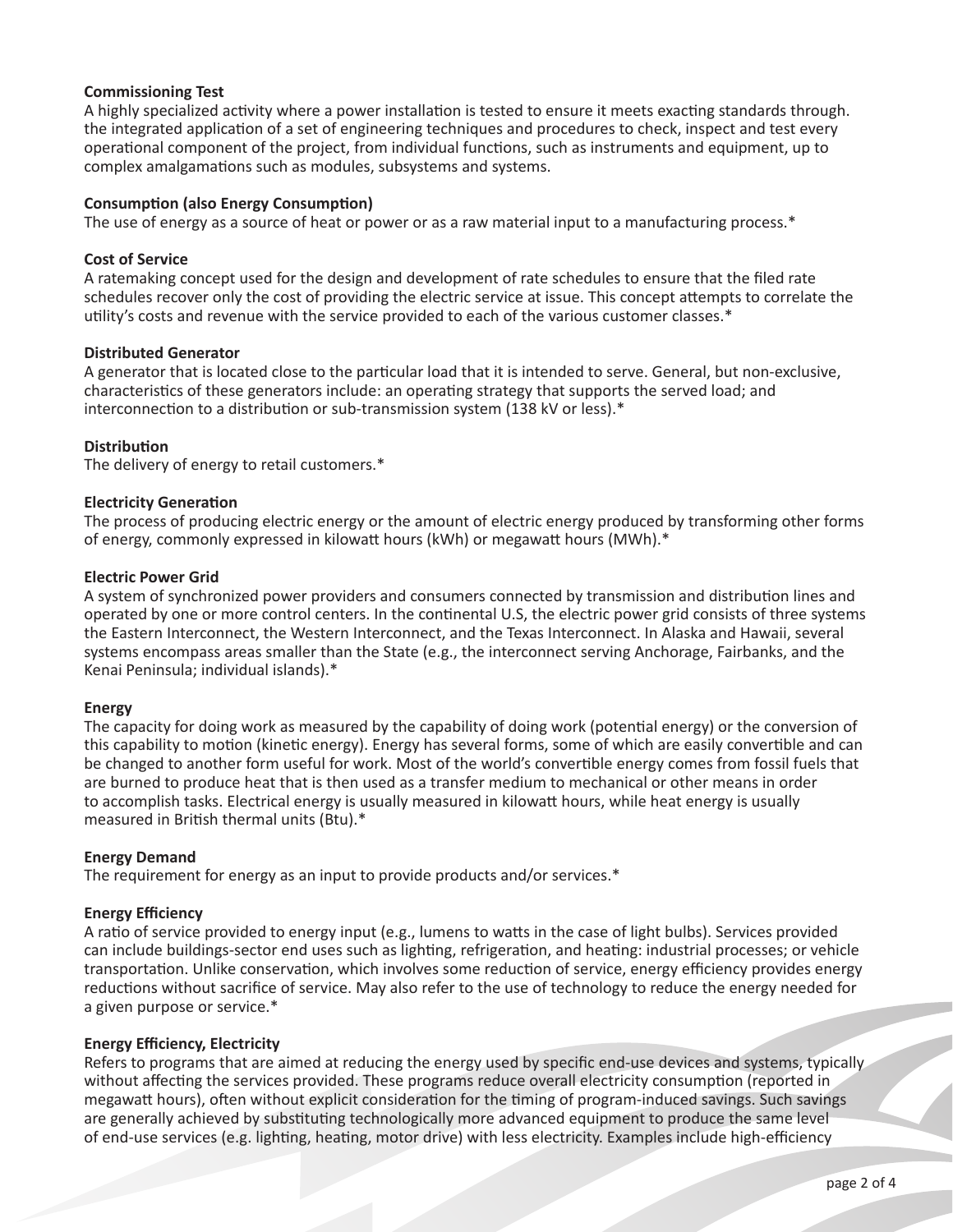appliances, efficient lighting programs, high-efficiency heating, ventilating and air conditioning (HVAC) systems or control modifications, efficient building design, advanced electric motor drives, and heat recovery systems.\*

# **Engineering Study**

A study conducted by the electric cooperative that will indicate the equipment needed for the interconnection of a distributed generation system; typically this study will address technical and safety requirements.

# **Grid**

The layout of an electrical distribution system.\*

# **IEEE**

Institute of Electrical and Electronics Engineers

# **Interconnection**

Two or more electric systems having a common transmission line that permits a flow of energy between them. The physical connection of the electric power transmission facilities allows for the sale or exchange of energy.\*

# **Interconnection Agreement**

A legal contract for the connection of the distributed generation facility to the cooperative's lines, specifying the location, size, cost, manner of payment, terms of operation, and respective responsibilities of the cooperative and the distributed generation member-owner.

# **Interconnection Costs (DG)**

The reasonable costs of connection, switching, metering, transmission, distribution, safety provisions, and administrative costs incurred by the cooperative directly related to the installation and maintenance of a member-owner's distributed generation facility.

# **Intermittent Load**

The range from base load to a point between base load and peak. This point may be the midpoint, a percent of the peak load, or the load over a specified time period.\*

# **Intermittent Resource**

Intermittent electric generator or intermittent resource: An electric generating plant with output controlled by the natural variability of the energy resource rather than dispatched based on system requirements. Intermittent output usually results from the direct, non-stored conversion of naturally occurring energy fluxes such as solar energy, wind energy, or the energy of free-flowing rivers (that is, run-of-river hydroelectricity).\*

# **Isolation Device**

A readily accessible, lockable, visible-break switch located between the distributed generation facility and its interface to the cooperative's electric facilities.

# **IUB**

Iowa Utilities Board

# **Kilowatt Hour (kWh)**

A measure of electricity defined as a unit of work or energy, measured as 1 kilowatt (1,000 watts) of power expended for 1 hour. One kWh is equivalent to 3,412 Btu.\*

# **Load**

An end-use device or customer that receives power from the electric system.\*

# **Methane**

A colorless, flammable, odorless hydrocarbon gas which is the major component of natural gas. It is also an important source of hydrogen in various industrial processes. Methane is a greenhouse gas.\*

# **Natural Gas**

A gaseous mixture of hydrocarbon compounds, the primary one being methane.\*